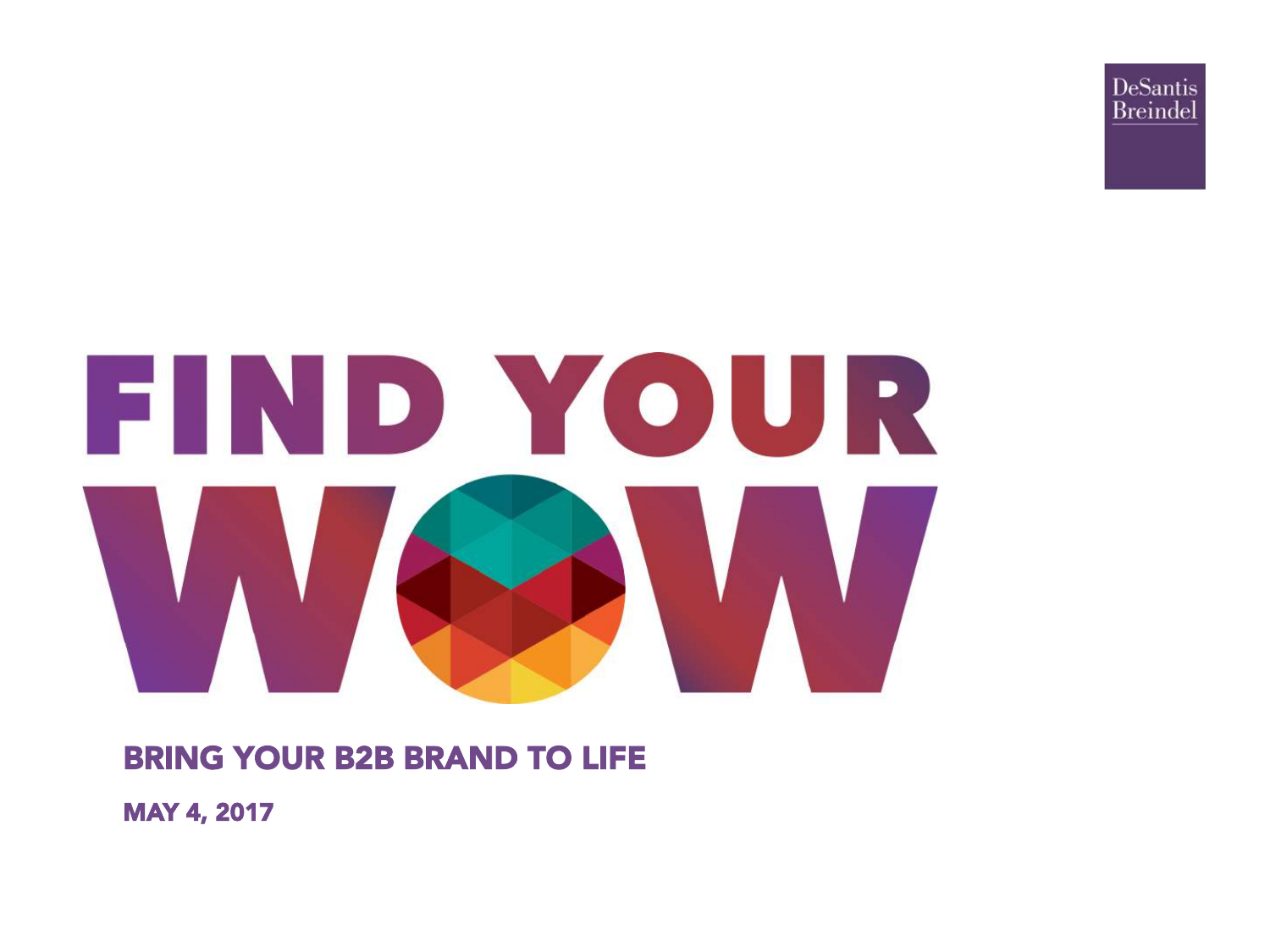#### Thank you for joining!



Managing Director, Strategy, DeSantis Breindel







Co-authors of *Woo, Wow, and Win: Service Design, Strategy, and the Art of Customer Delight*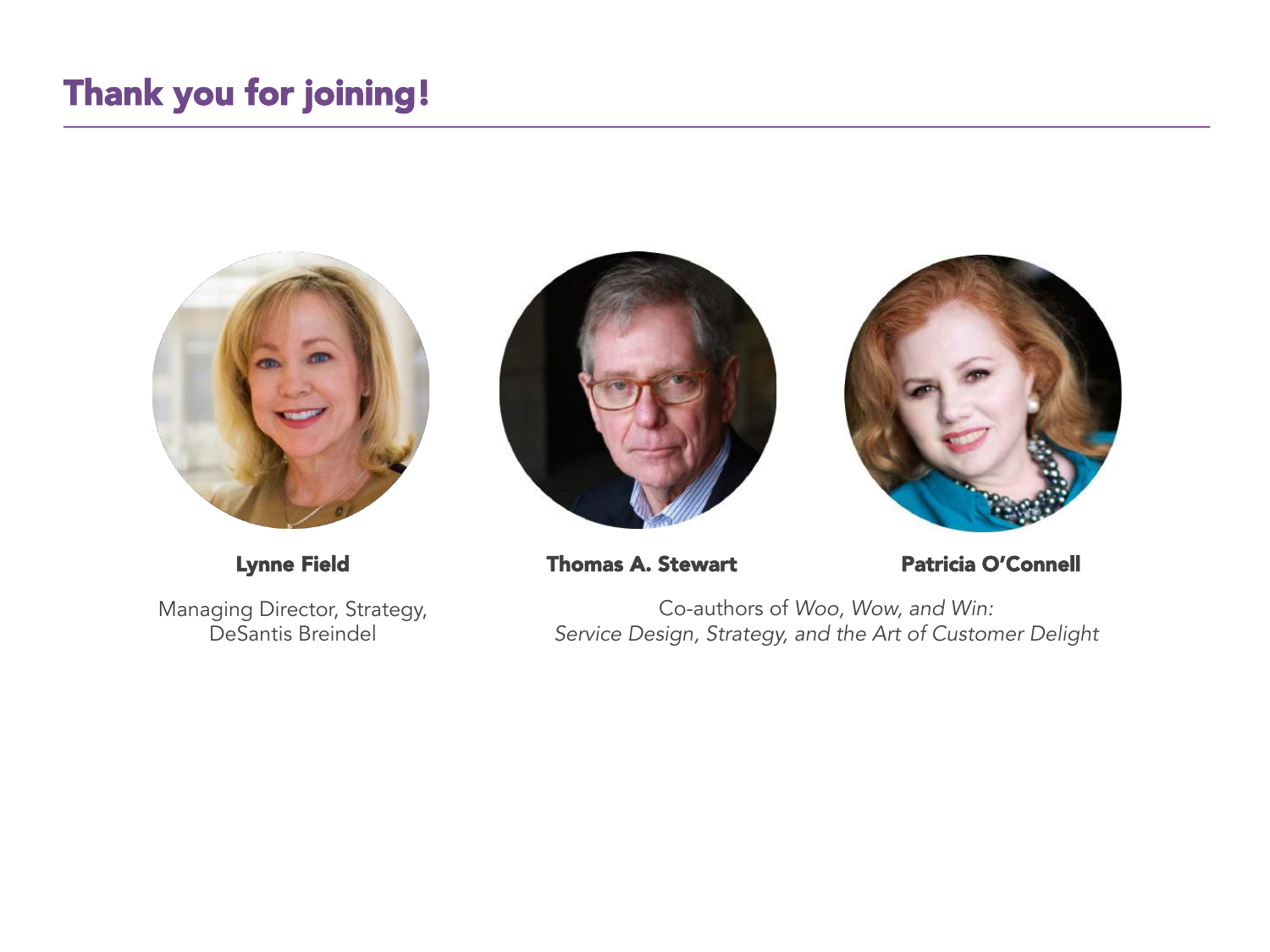#### Our goal for today: leave you with three key takeaways about how service design can help you as a marketing and brand leader







How *service design is helping B2B marketers overcome one of their biggest challenges – making their brand real* How *to apply the five principles of service design and delivery to improve your client experience*

How *a strategic approach to service design can help you better deliver on your business and marketing goals*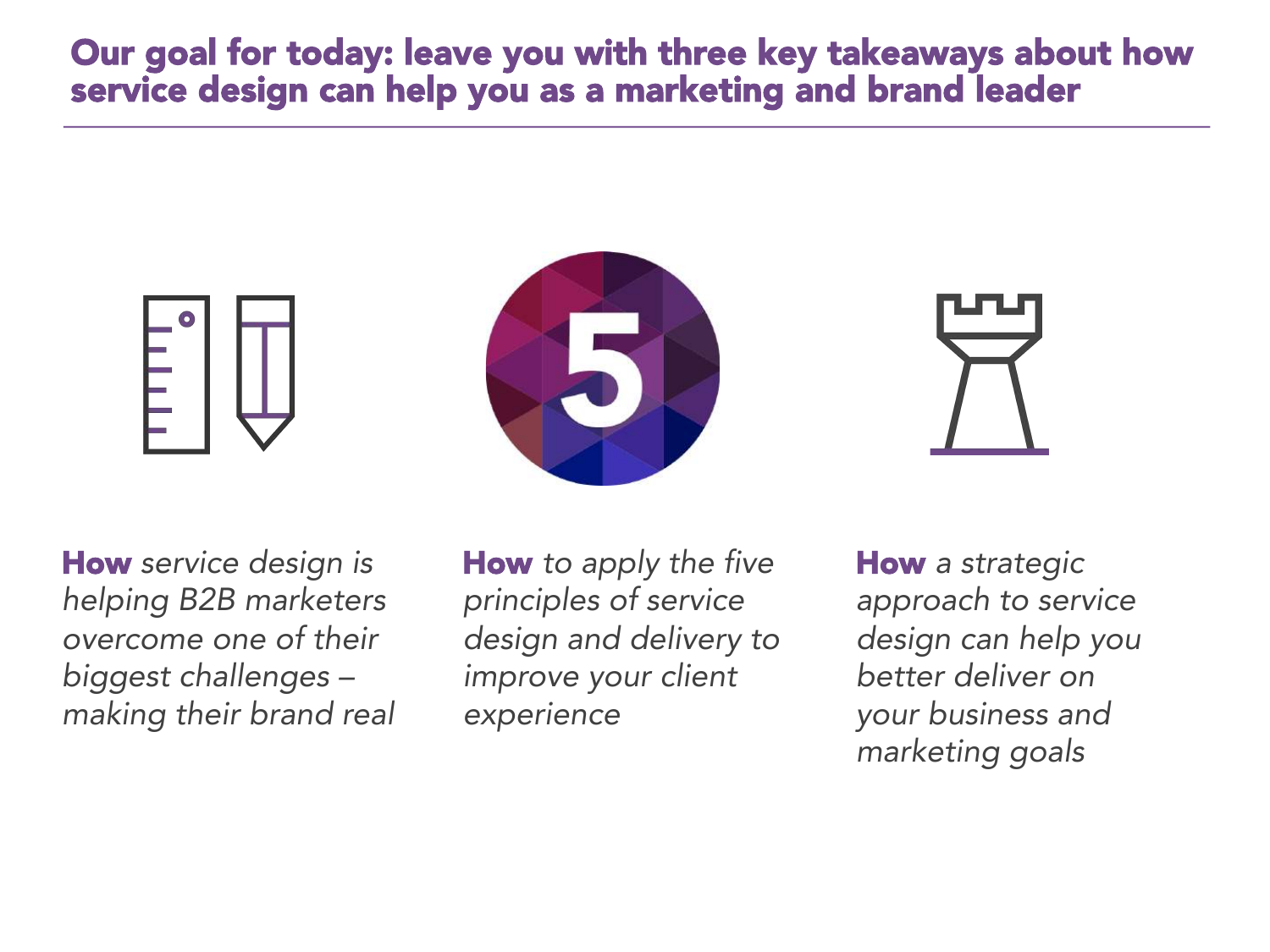#### We hear it every day: living the brand is a top concern for B2B marketers

| We did a major rebrand a<br>couple of years ago, but we've<br>never really seen the full<br>benefits.       | We spend a lot of time and<br>money on our brand, but we<br>have trouble pulling it through<br>consistently across channels. |  |
|-------------------------------------------------------------------------------------------------------------|------------------------------------------------------------------------------------------------------------------------------|--|
| Our client journey is more<br>disjointed than it should be,<br>mainly because of our own<br>internal silos. | Delivering a seamless,<br>data-driven, on-brand<br>experience across touchpoints<br>is a never-ending quest for us.          |  |
|                                                                                                             |                                                                                                                              |  |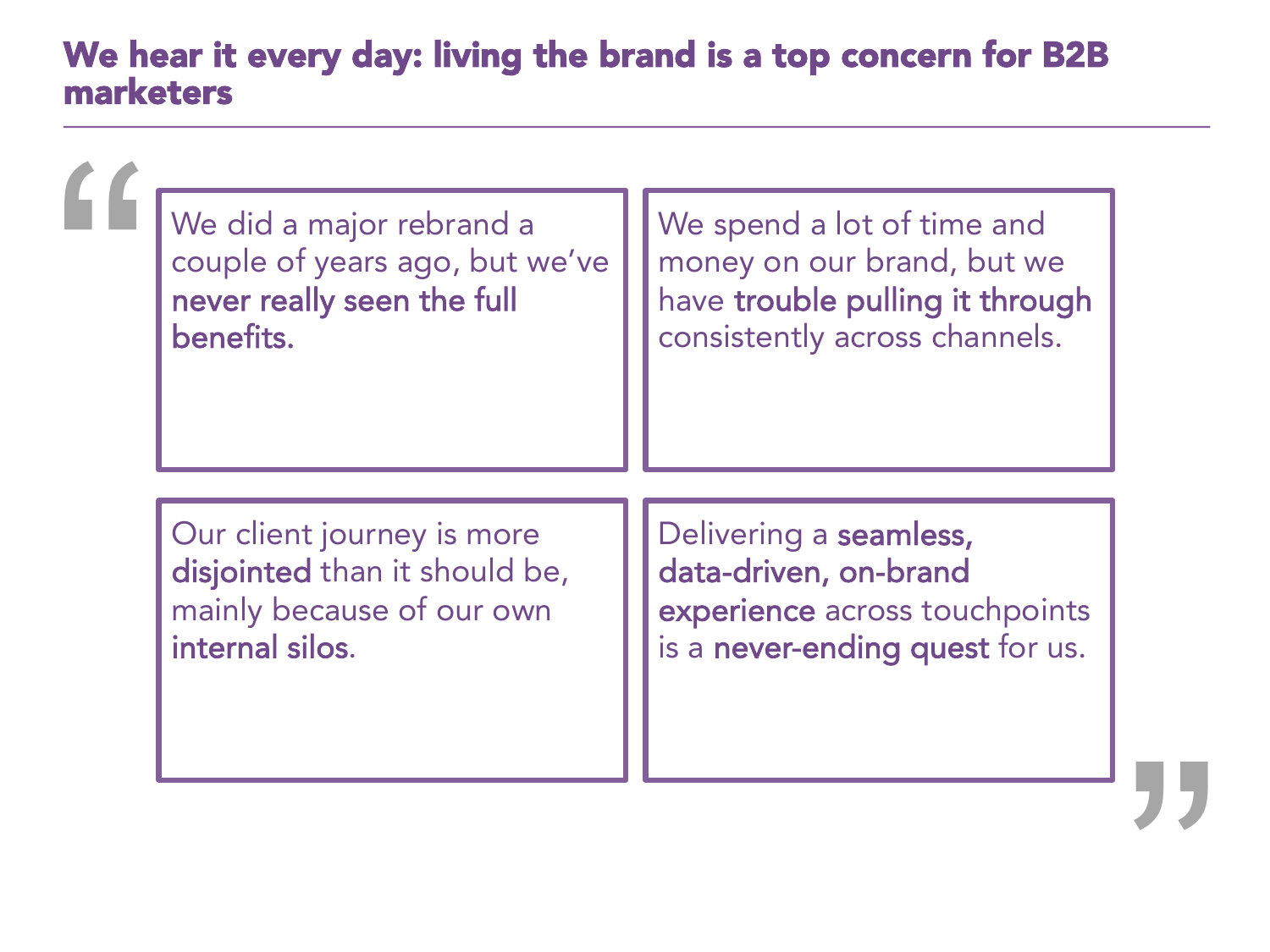#### A significant gap exists between what their brand promises and what their clients actually experience

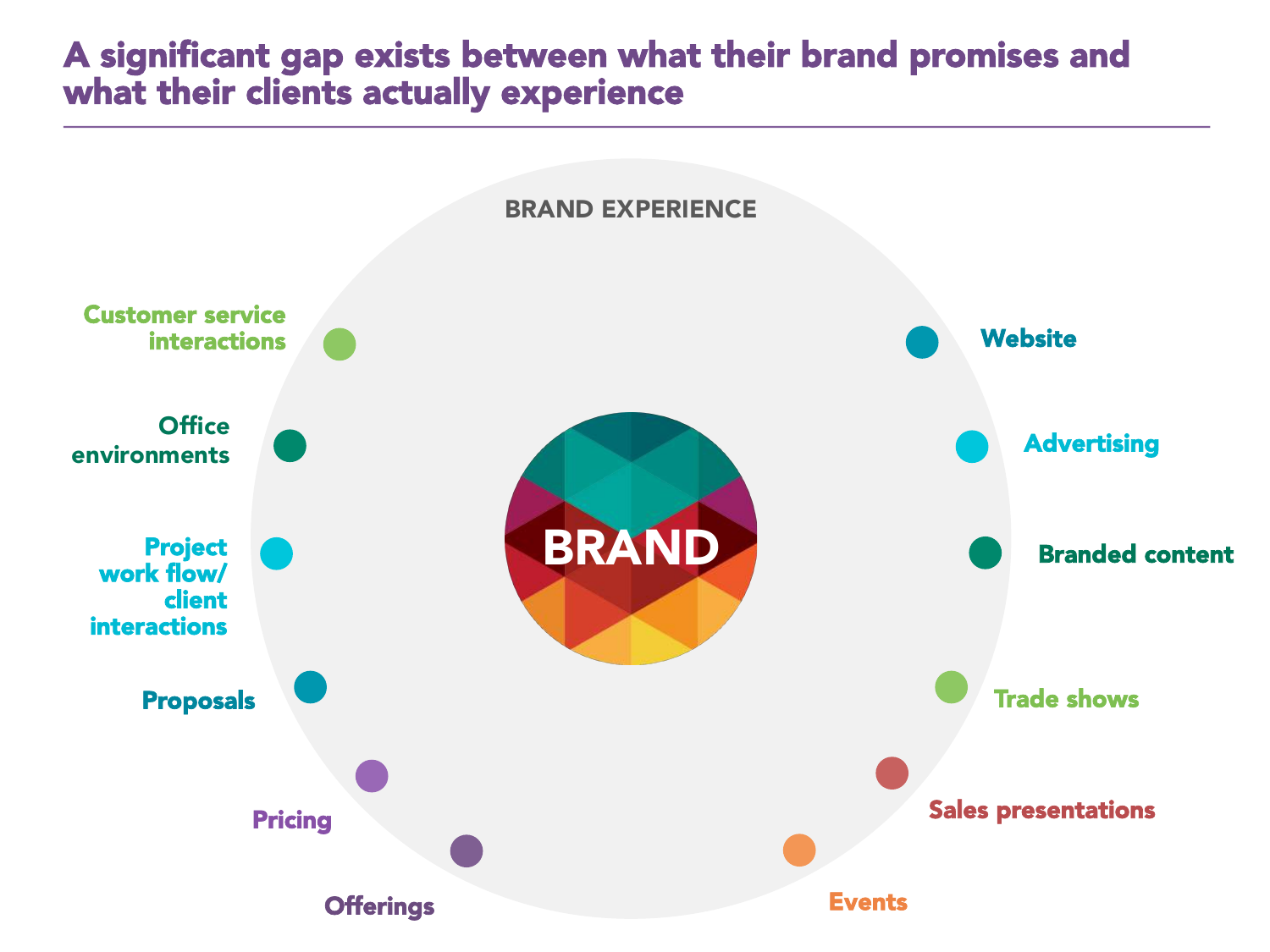#### Typically, a complex set of operational, technical, and cultural issues get in the way of the desired experience

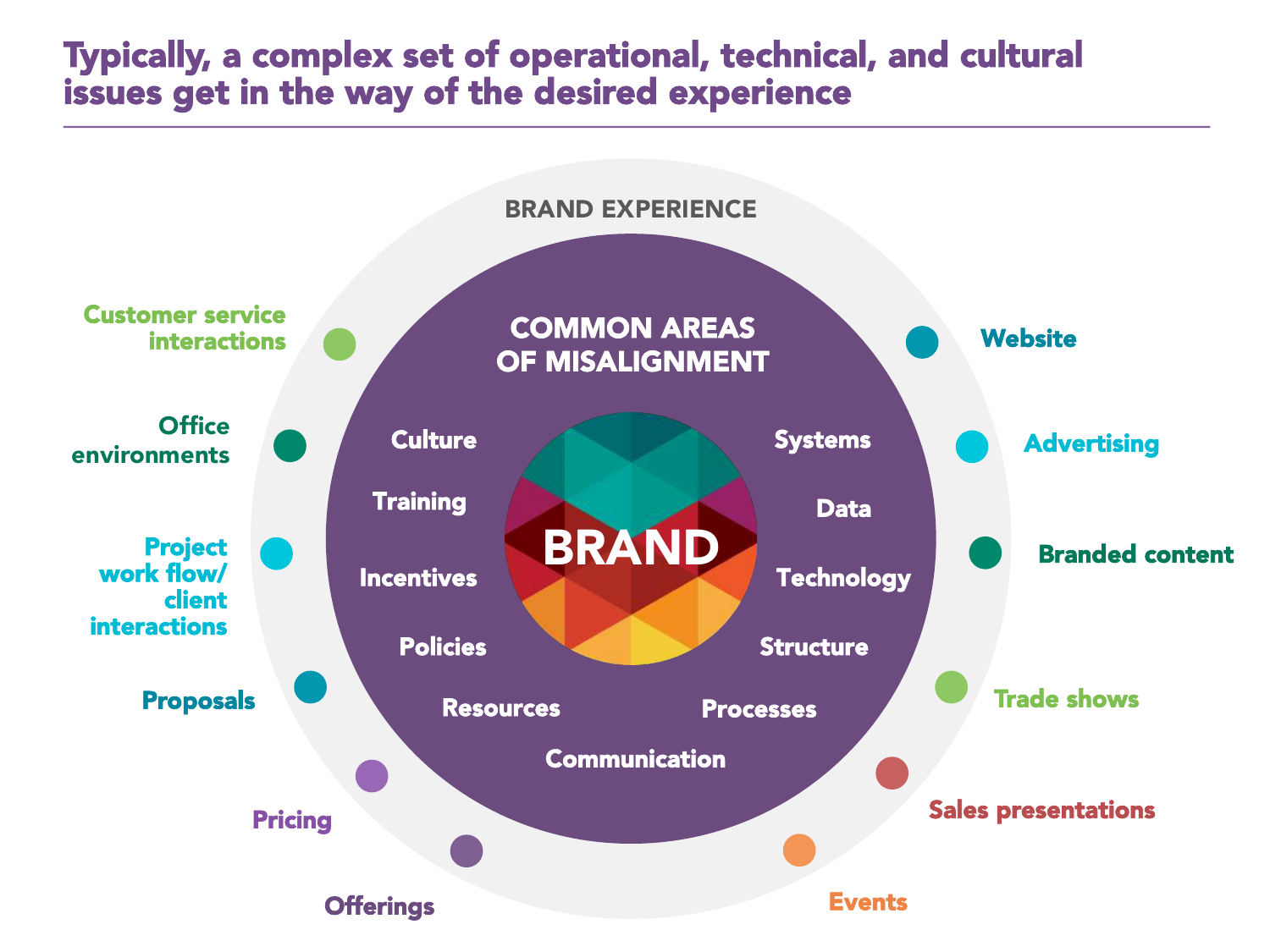#### Service design can help bridge the gap

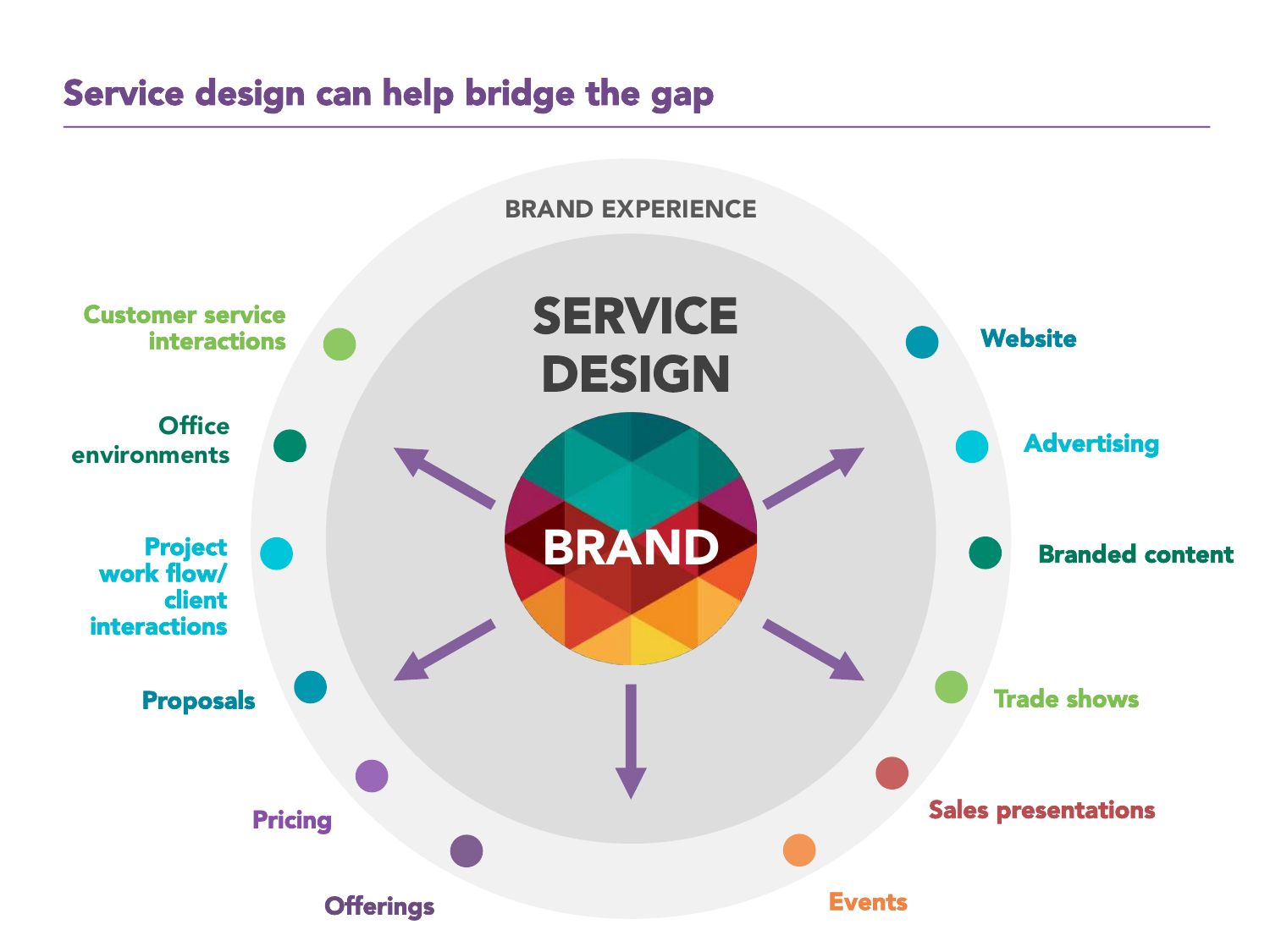- Services have their own design rules and principles.
	- Service design is not just a matter of logo and look. It is about what you do and don't do, how you keep your promises, and the experience customers have at every point along their journey with you.
- Most services involve multiple interactions—touchpoints, channels, and conversations. Every one is a chance to deliver the brand. Or blow it.
	- Excellence in service *delivery*, like quality in manufactured goods, needs to be built in from the start, not slapped on at the end.
- Service design allows you to fulfill your brand promise and deliver great client experiences repeatably, reliably, scalably, and profitably.

#### Services are experiences. Experiences are journeys. Journeys are designed.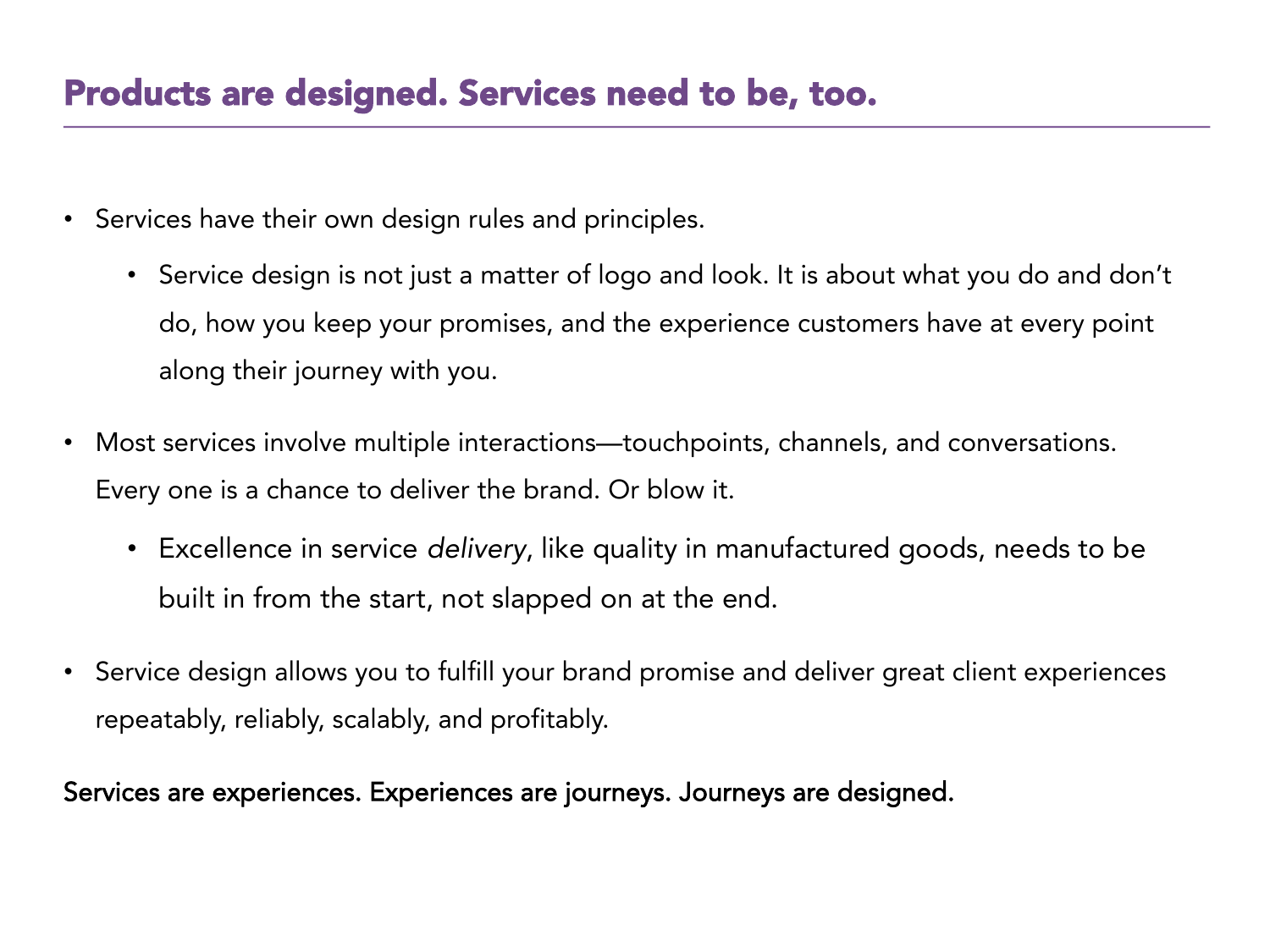#### Delivering an exceptional client experience is increasingly critical

of buyers will pay<br>86% more for a better more for a better customer experience, but 1% feel that brands consistently meet their expectations. - Forbes

Maximizing satisfaction with customer journeys can increase customer satisfaction by and cut costs by the same amount. 20%

- McKinsey & Company



47%

of customers will take their business elsewhere if brands don't meet their expectations. –The CMO Council

80% of companies with strong omni-channel capabilities retain customers vs. with weak omni-channel capabilities. - Aberdeen Group 33%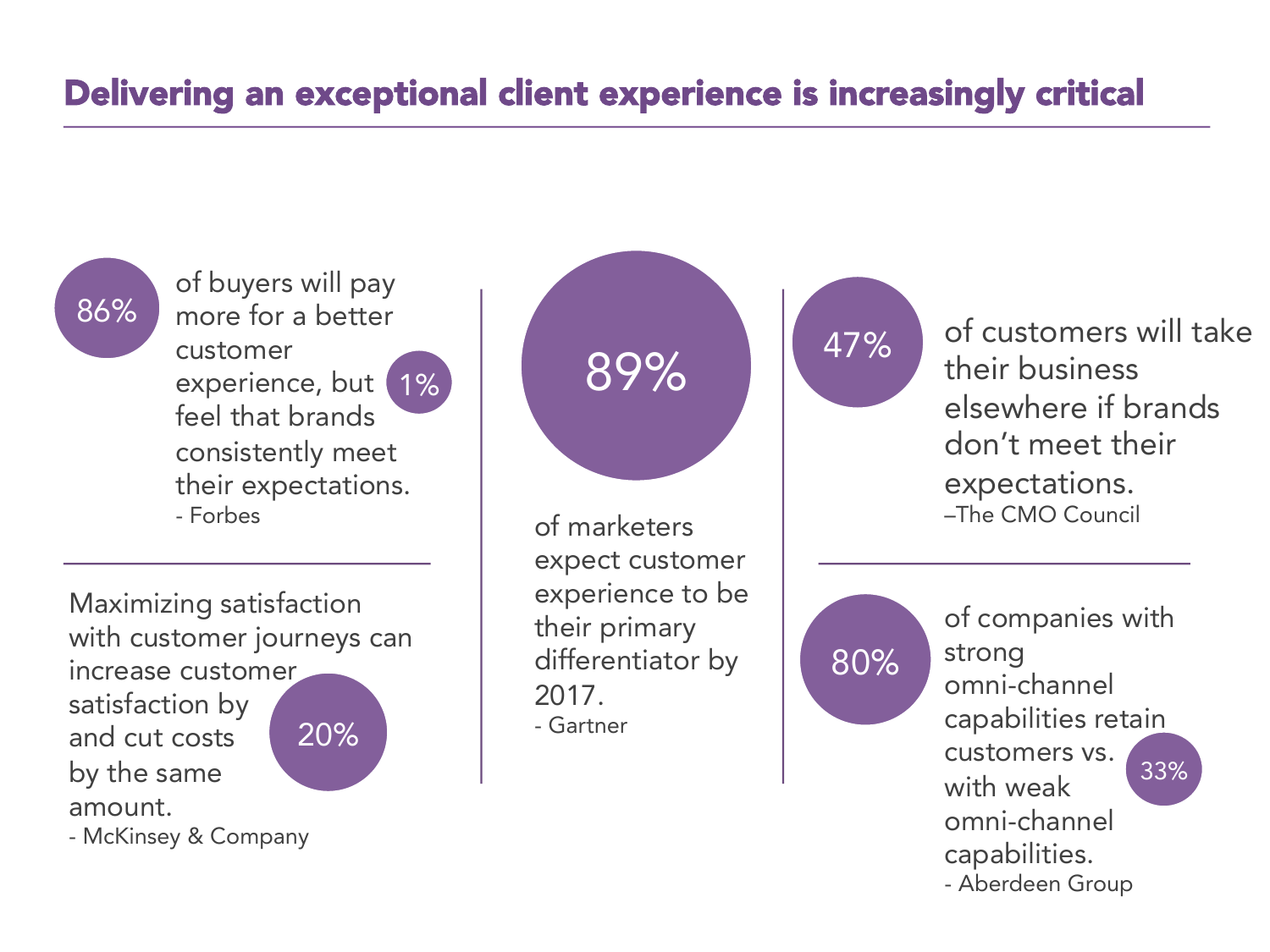#### Setting expectations. Designing experiences.



"Clearly, we have had to streamline store design to gain efficiencies of scale and to make sure we had the ROI on sales to investment ratios that would satisfy the financial side of our business. However, one of the results has been stores that no longer have the soul of the past and reflect a chain of stores vs. the warm feeling of a neighborhood store."

— Howard Schultz memo February 14, 2007



"The America that we're talking about here are the everyday folks who get things done. They're unpretentious, comfortable just being themselves, and like to order their coffee in small, medium or large, thank you very much. They're busy people who use Dunkin' to get fueled up for work or play. They don't have time to linger, because they've got things to do. But they do like to have fun."

— Hill Holliday blog 2006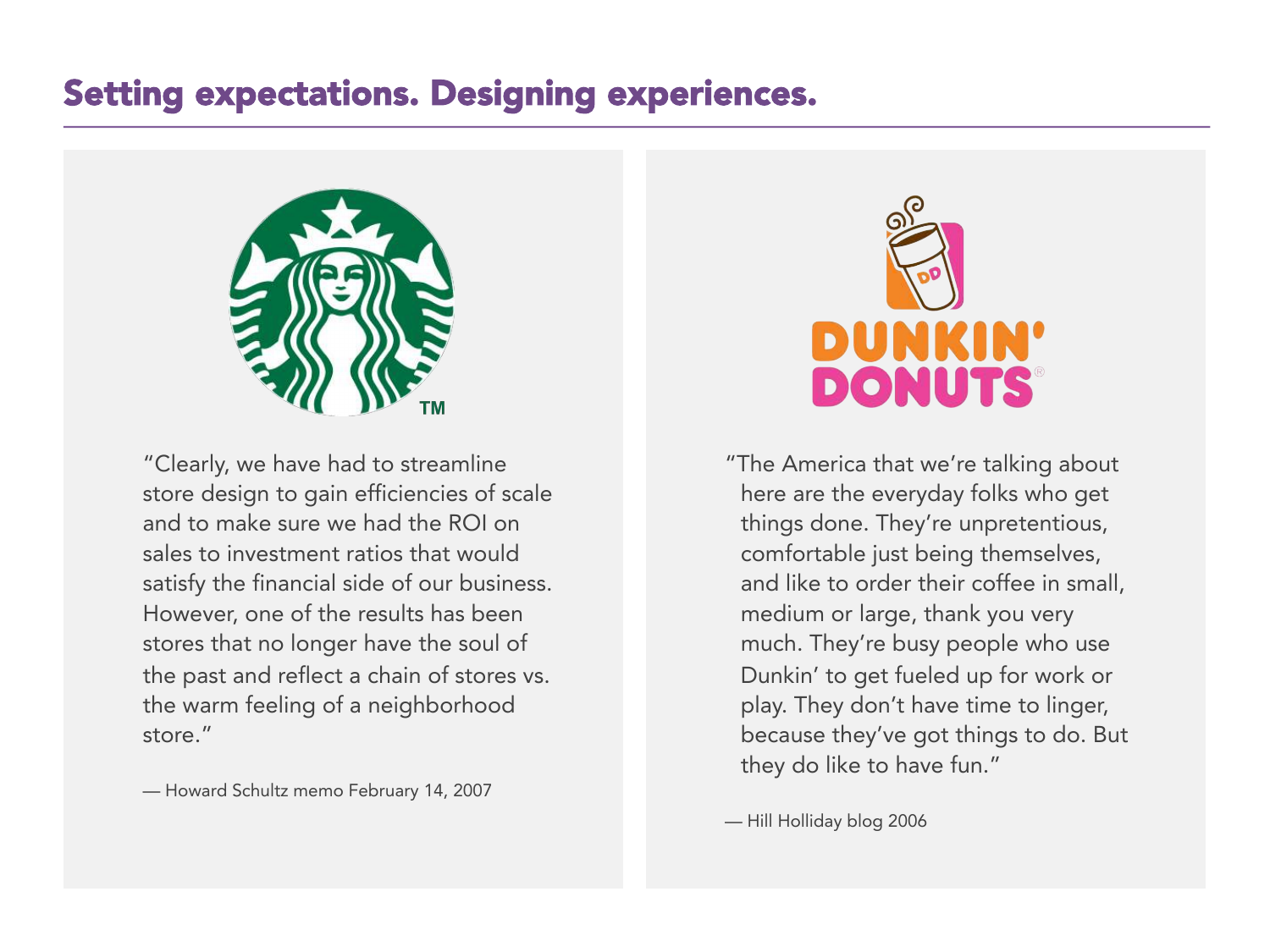#### Consider these leading B2B brands

# **McKinsey&Company**

# accenture

#### JPMORGAN CHASE & CO.

LAZARD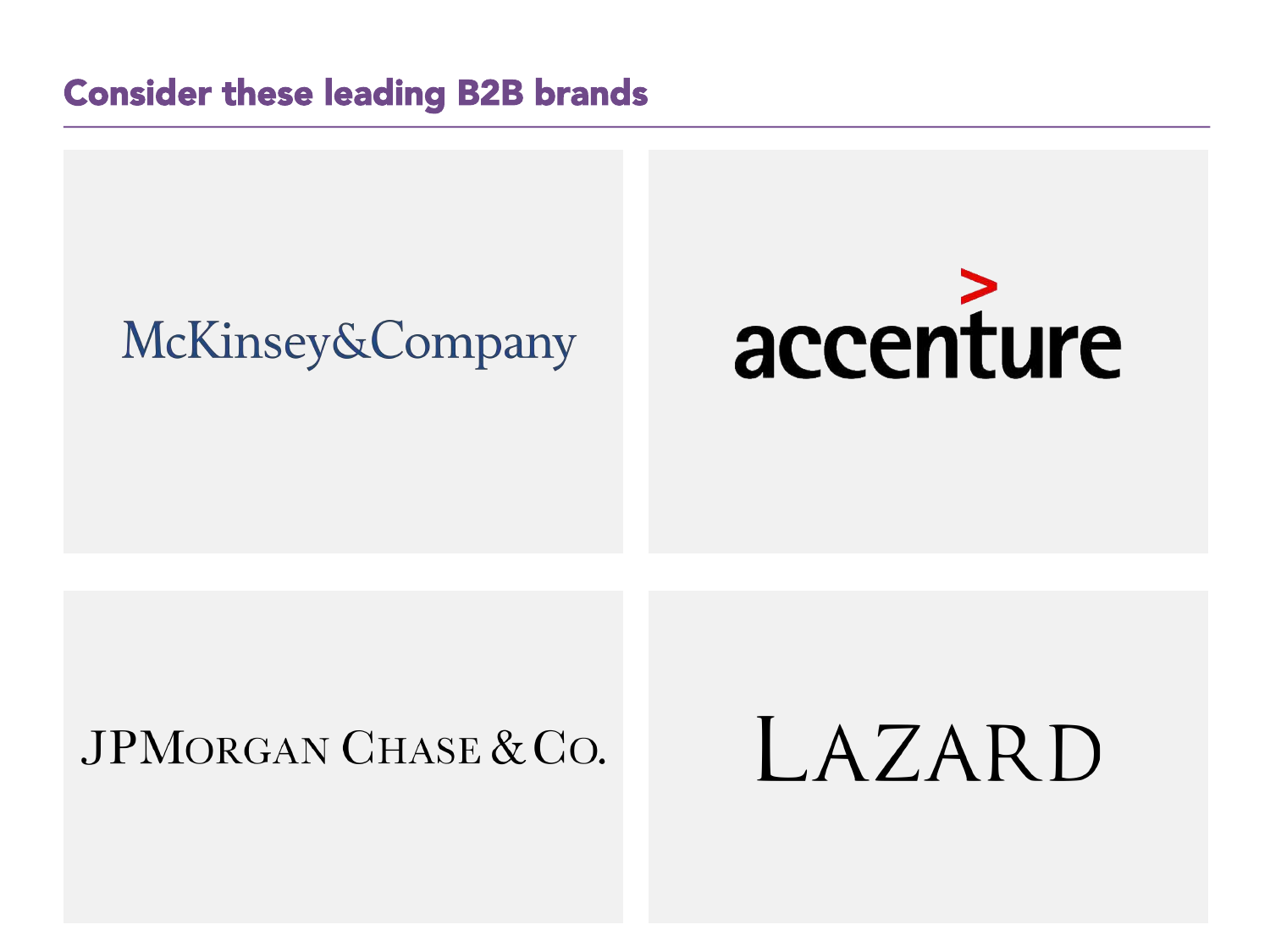#### THE FIVE PRINCIPLES *OF SERVICE DESIGN AND DELIVERY*



The client is always right – provided you have the right client



Don't surprise and delight your client – just delight



Great service must not require heroic efforts on the part of the provider or the client



Service design must deliver a coherent experience across all channels and touchpoints

You're never done: Iterate, create, anticipate, innovate – and repeat

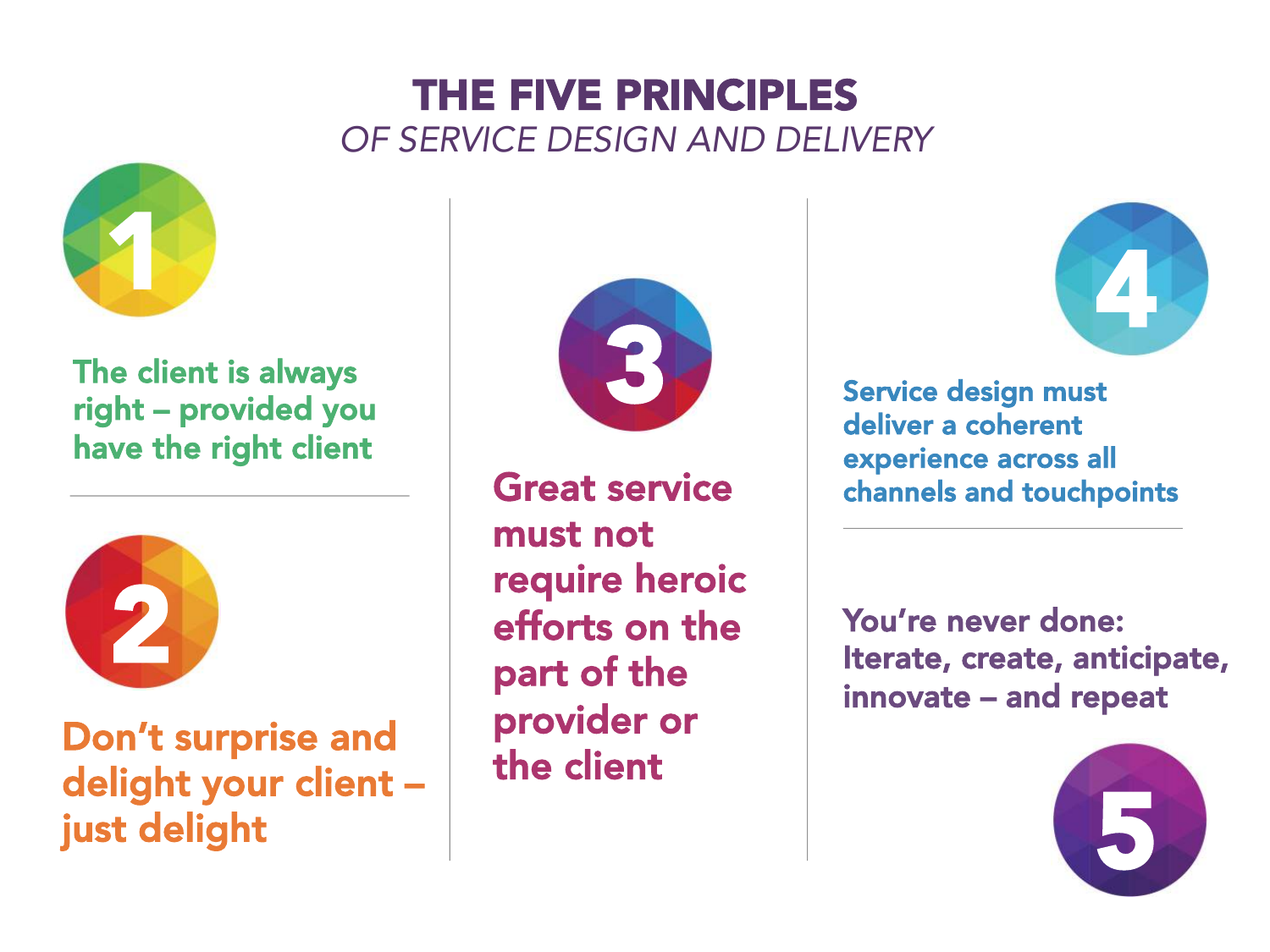# We're lured from our sweet spot by client requests or fads.

- *5 = Completely true*
- *4 = True to a great degree*
- *3 = Somewhat true*
- *2 = True to a minimal degree*
- *1 = Not at all true*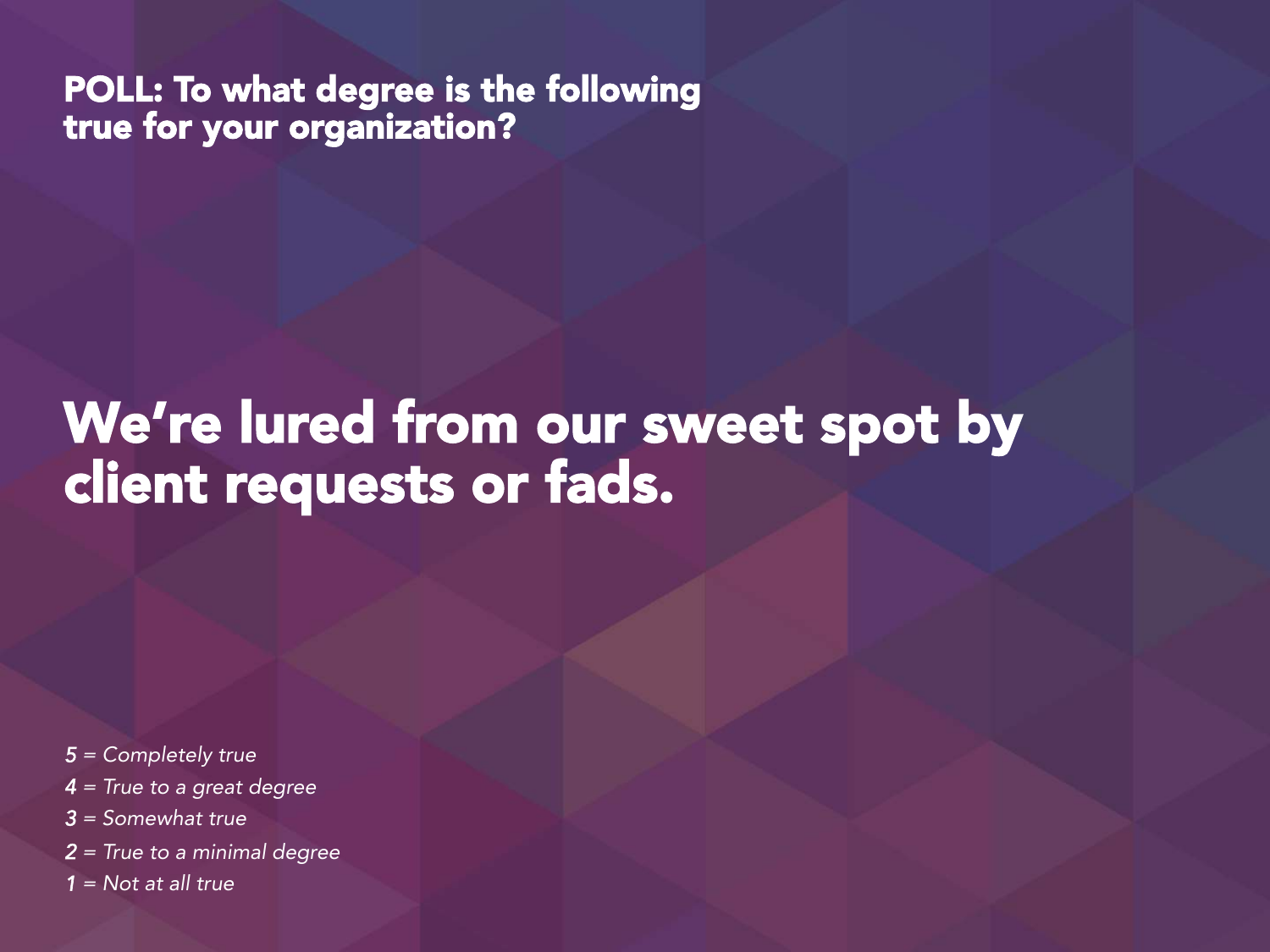

charles **SCHWAB** 

#### **Edward Jones MAKING SENSE OF INVESTING**

*"The industry too often gets in the way of investor success"*

*"Convenient face-to-face financial advice to conservative individual investors who delegate their financial decisions"*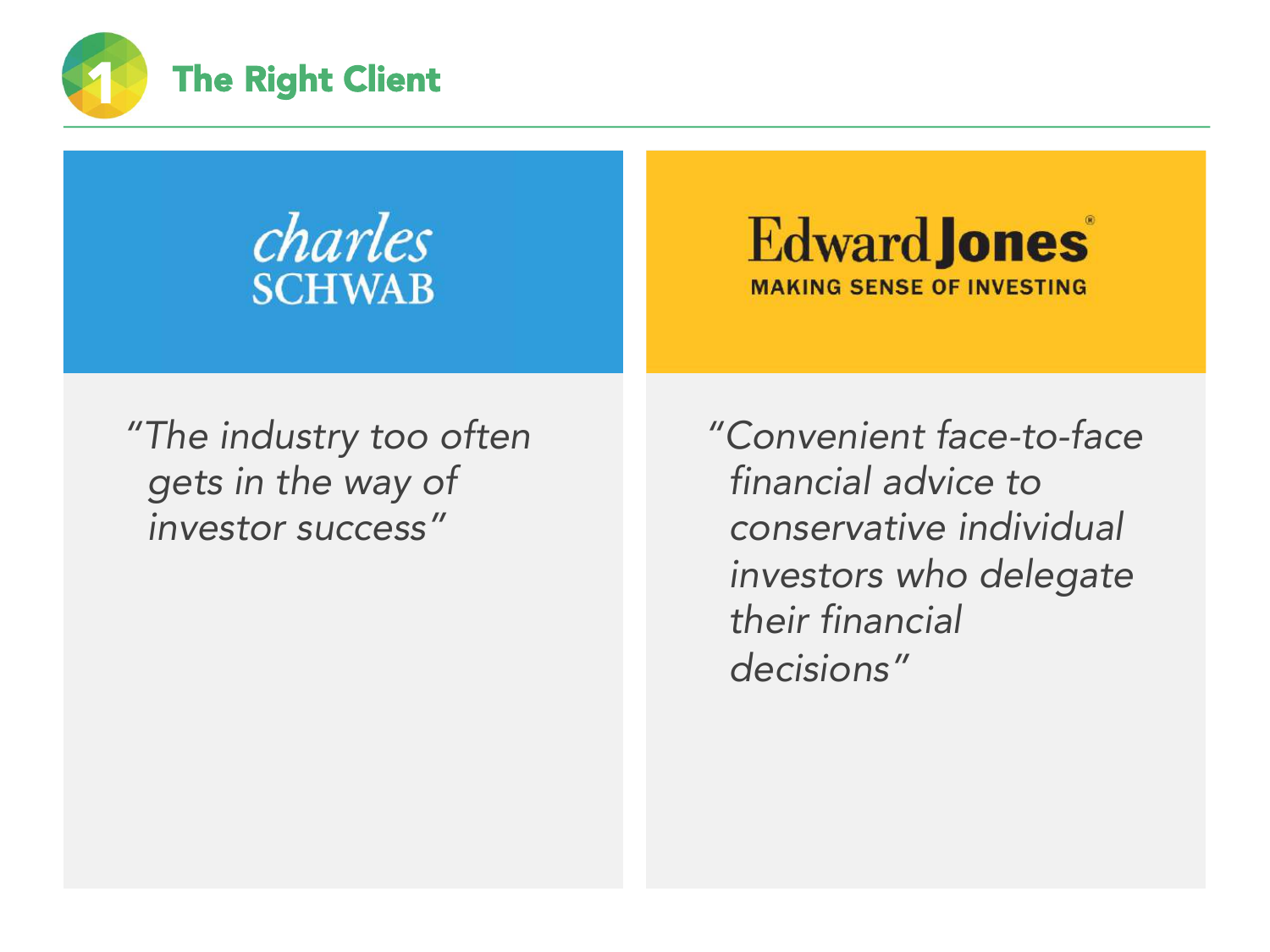

- Is your brand working hard enough to attract the client you want without attracting too many of the ones you don't?
- Where do your most valuable clients come from?
- Do you have a path for migrating clients from one line of business to others (share-of-wallet)? Are some lines net importers or net exporters?
- Do you segment clients? How does segmentation work? (More value? Less hassle?) How does your brand square with your segmentation?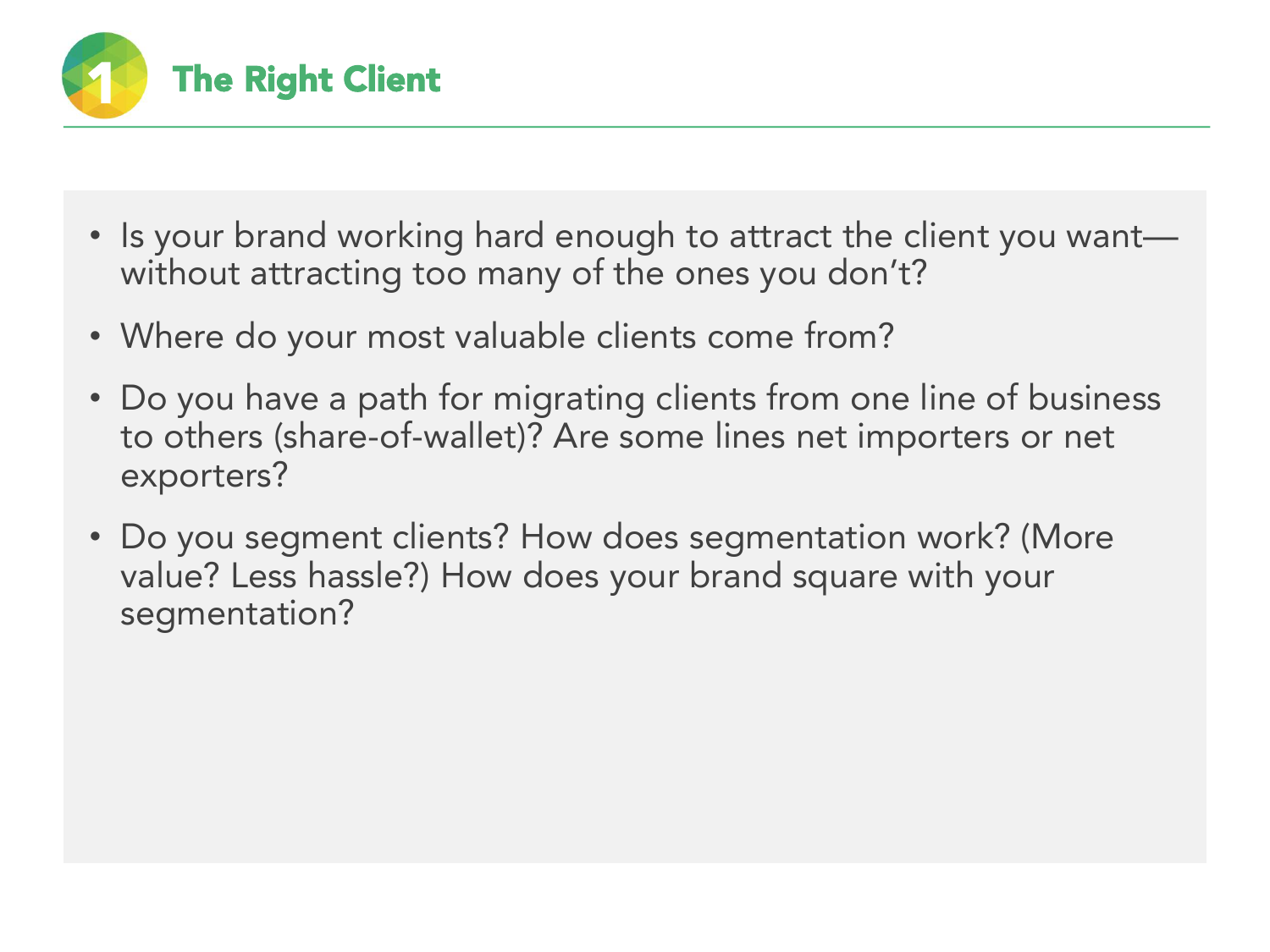### We overpromise and under-deliver.

- *5 = Completely true*
- *4 = True to a great degree*
- *3 = Somewhat true*
- *2 = True to a minimal degree*
- *1 = Not at all true*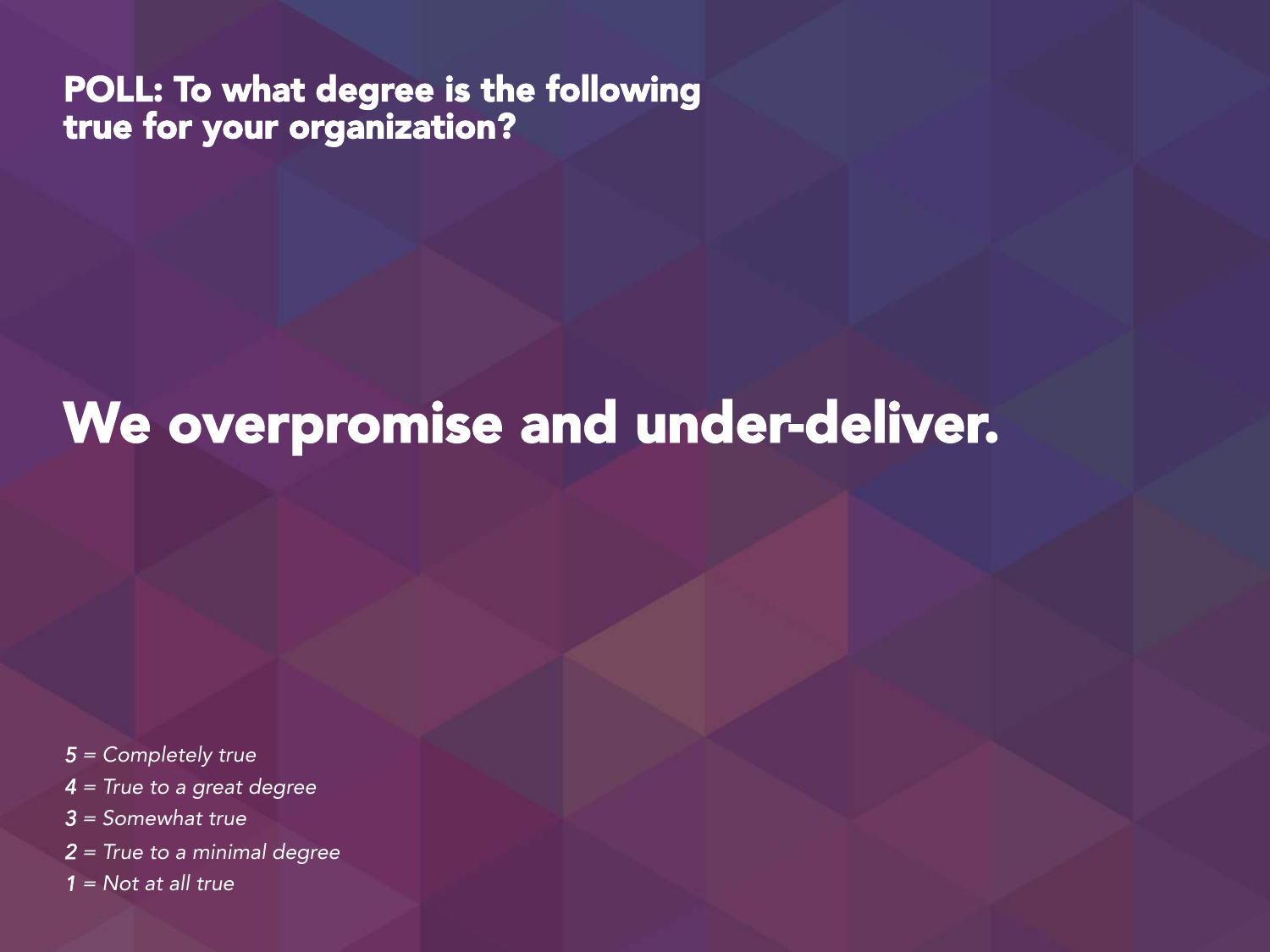

- The trouble with surprise
- Critical client interactions—moments of truth for your brand

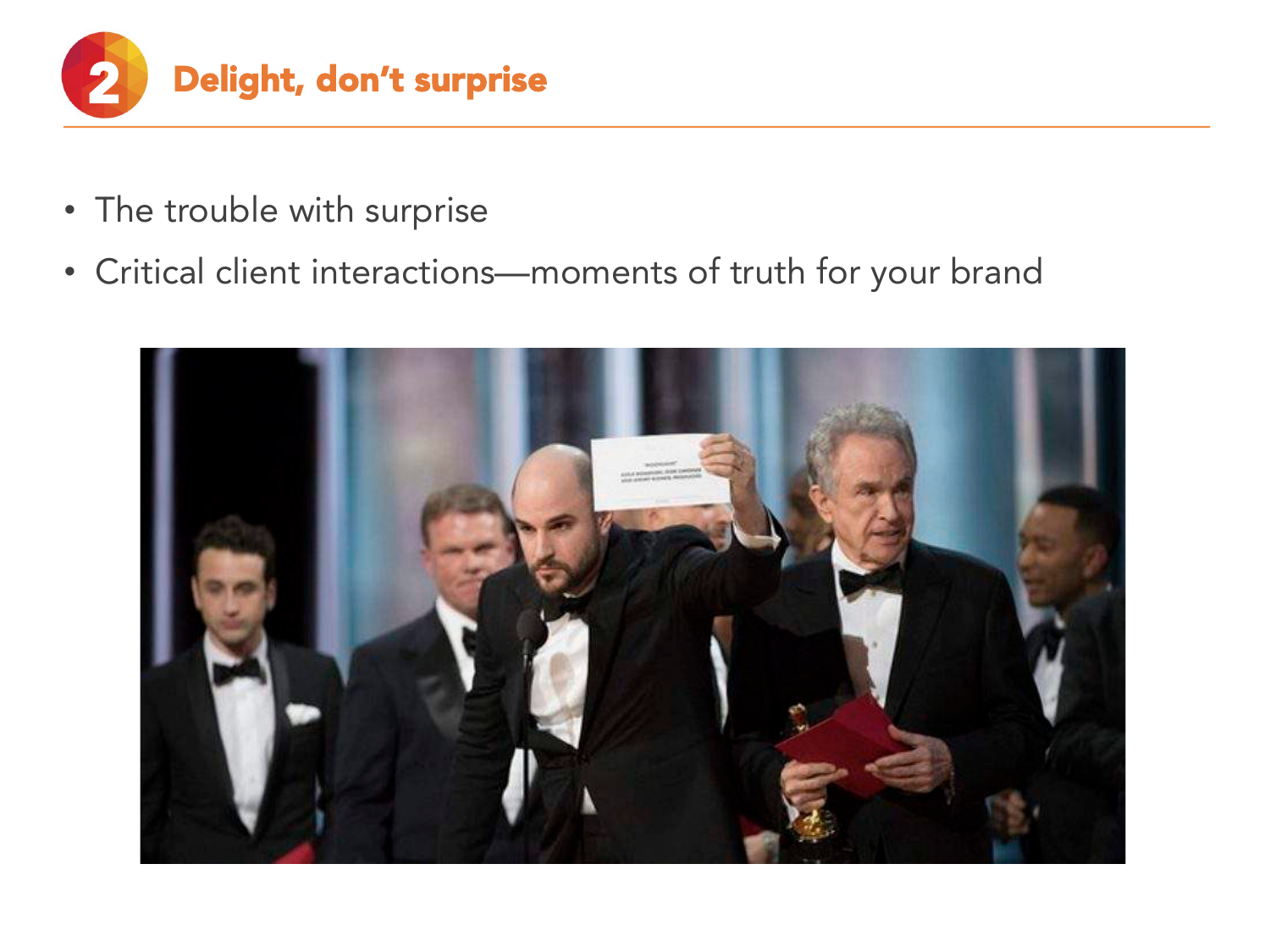

| <b>HOW CAN EACH</b>                           |                                                                      |                                                                                                                               |                                                                                                                           |  |
|-----------------------------------------------|----------------------------------------------------------------------|-------------------------------------------------------------------------------------------------------------------------------|---------------------------------------------------------------------------------------------------------------------------|--|
| <b>AFFECT YOUR</b>                            | <b>TOUCHPOINTS: A HIERARCHY</b>                                      |                                                                                                                               |                                                                                                                           |  |
| <b>BRAND?</b>                                 | <b>WHAT IT IS</b>                                                    | <b>EXAMPLES</b>                                                                                                               | <b>WHAT IT DOES</b>                                                                                                       |  |
| <b>CRITICAL CLIENT</b><br><b>INTERACTIONS</b> | Make-or-break moments:<br>Why clients choose you                     | <b>Edward Jones:</b><br>Investment advisor<br>interactions<br>Amazon: Fast search and<br>fulfillment, reliably low-<br>priced | Define your identity; are<br>central to your value<br>proposition; differ from<br>your rivals'. No more<br>than a handful |  |
| <b>MARKET SEGMENT</b><br><b>ESSENTIALS</b>    | Required to compete in<br>the markets or for the<br>clients you want | American, Delta, United:<br>Comprehensive flight<br>networks<br>High-end restaurants:<br>Good wine list                       | The price of entry to a<br>given market. Likely to<br>be similar across your<br>direct competitor set                     |  |
| <b>TABLE STAKES</b>                           | Basics every company<br>must provide                                 | Accurate billing, legal<br>compliance, hygiene and<br>safety, appropriate hours<br>of operation, etc.                         | Your "license to<br>operate." May differ<br>across industries or<br>geography                                             |  |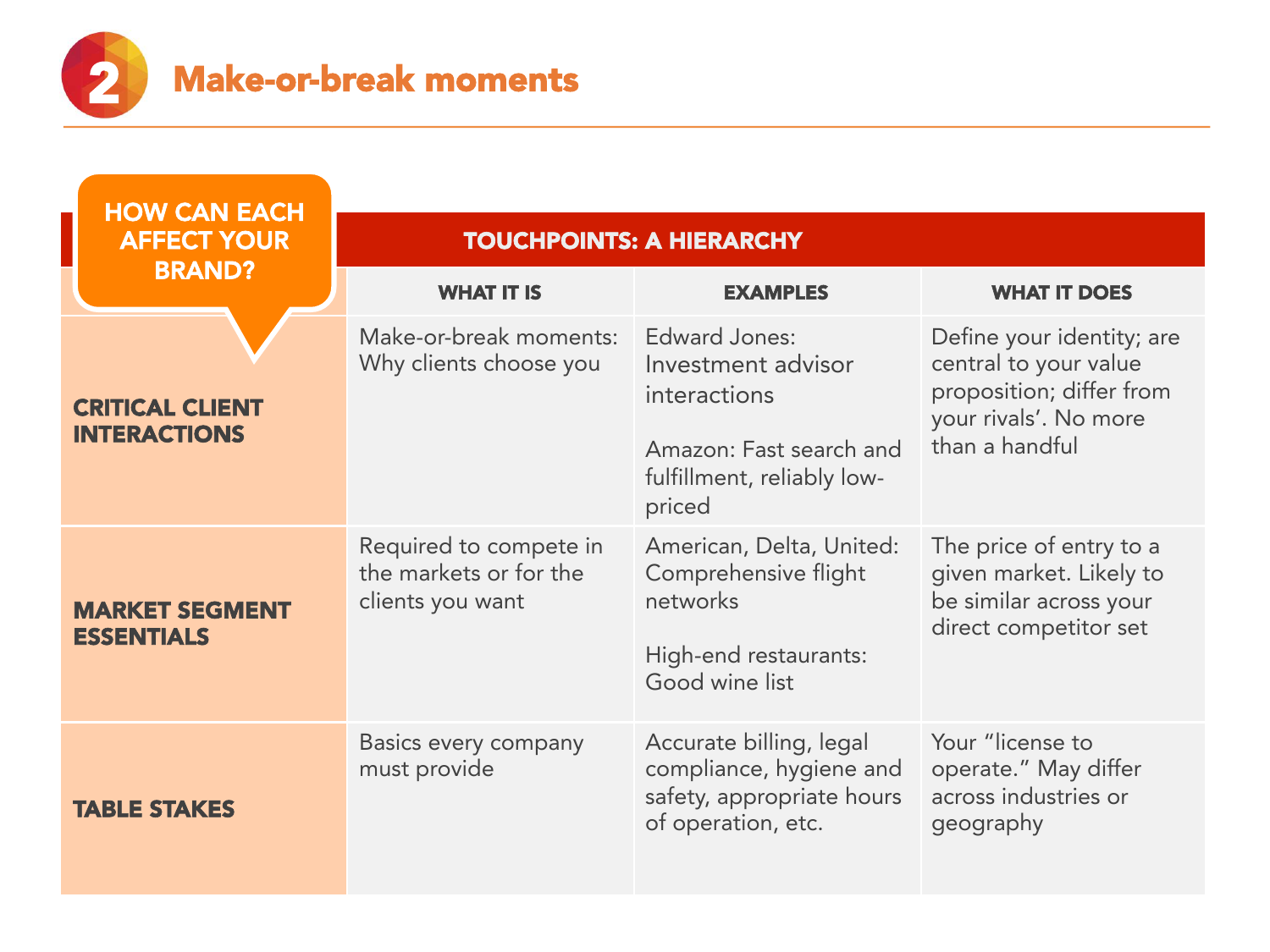# Front-line employees don't deliver on the brand promise.

- *5 = Completely true*
- *4 = True to a great degree*
- *3 = Somewhat true*
- *2 = True to a minimal degree*
- *1 = Not at all true*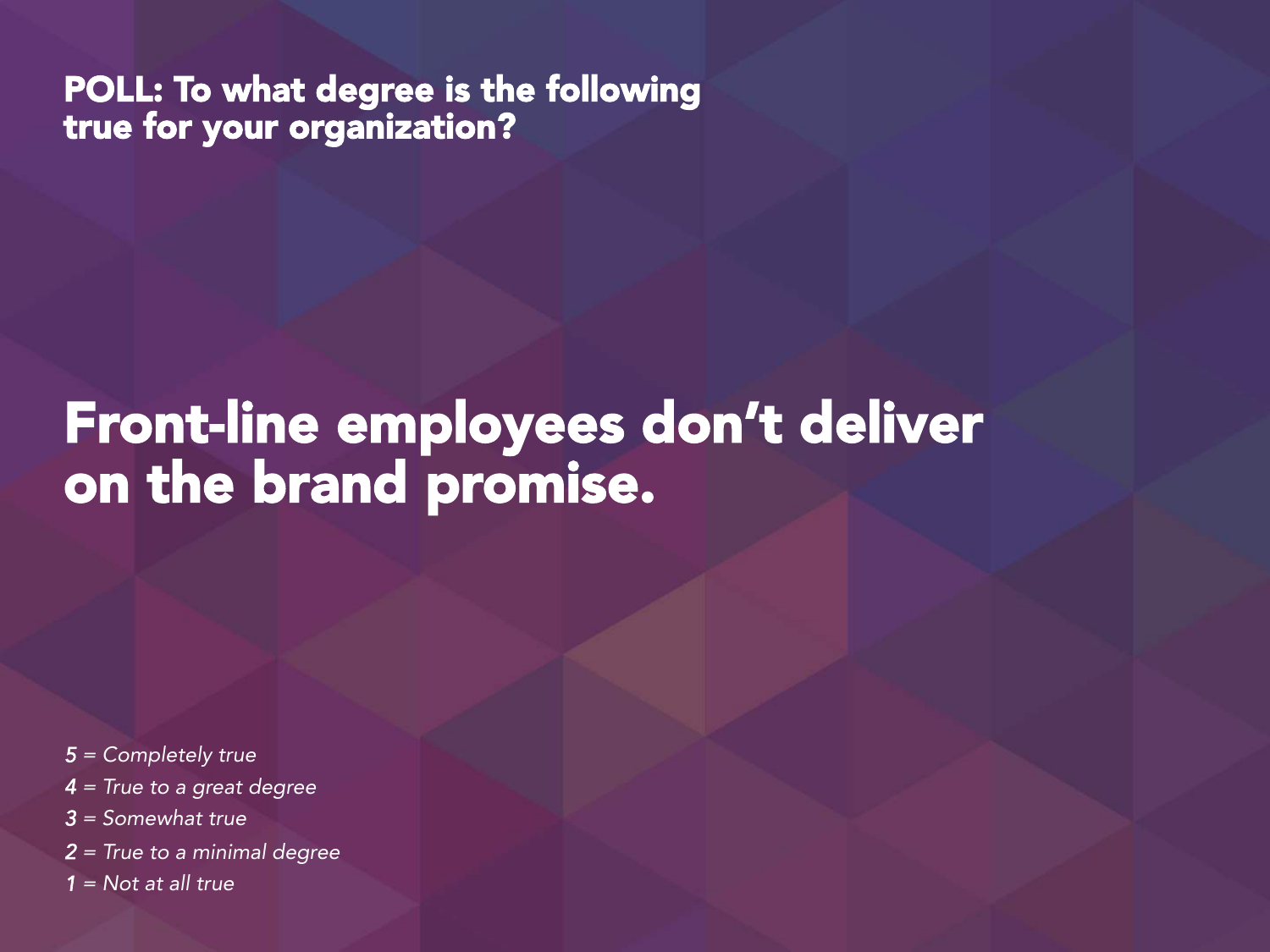

- The Downton Abbey syndrome
- Lean service design
- Being easy to do business with

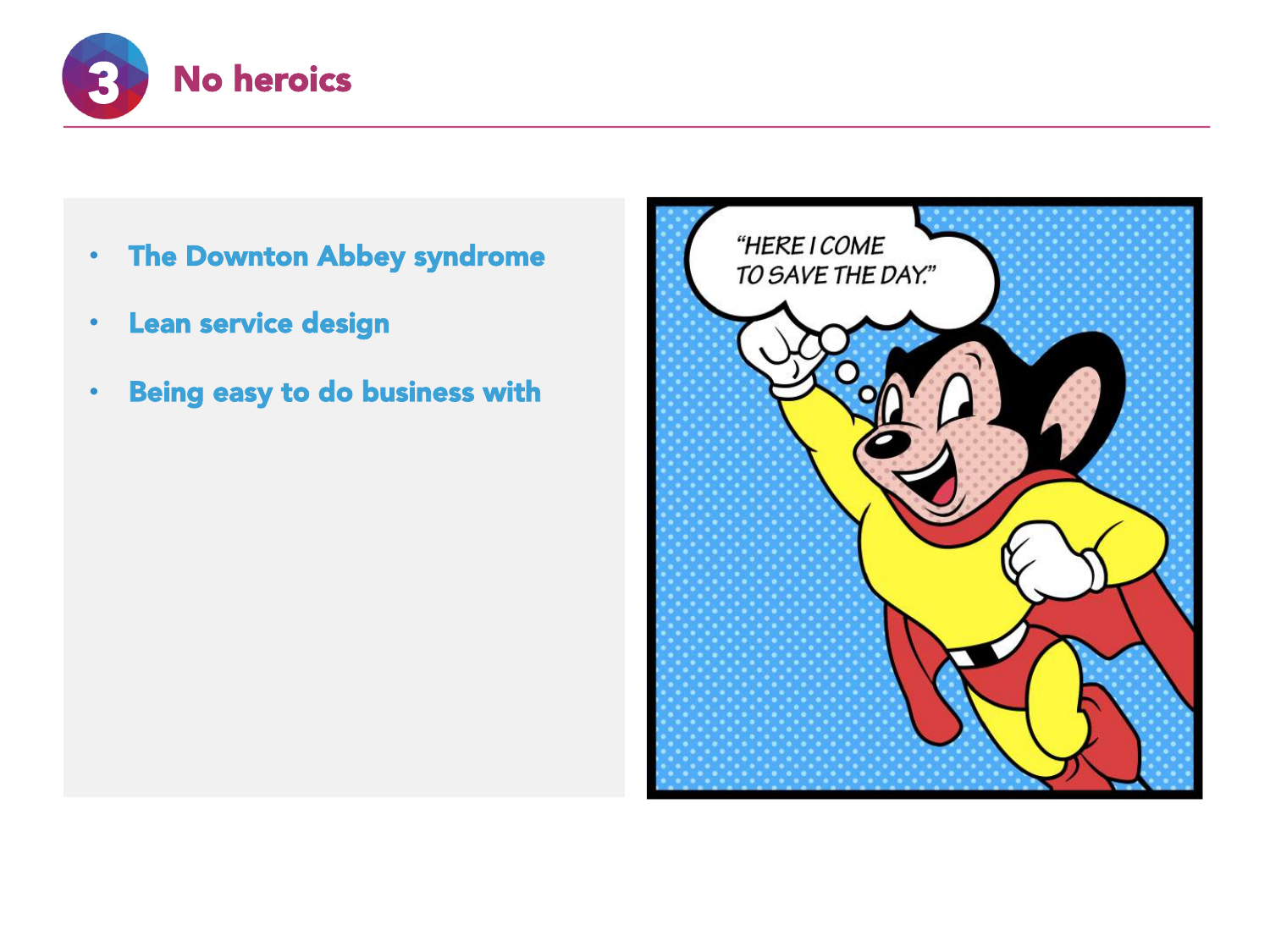# Our brand experience is inconsistent or fragmented across platforms and channels.

- *5 = Completely true*
- *4 = True to a great degree*
- *3 = Somewhat true*
- *2 = True to a minimal degree*
- *1 = Not at all true*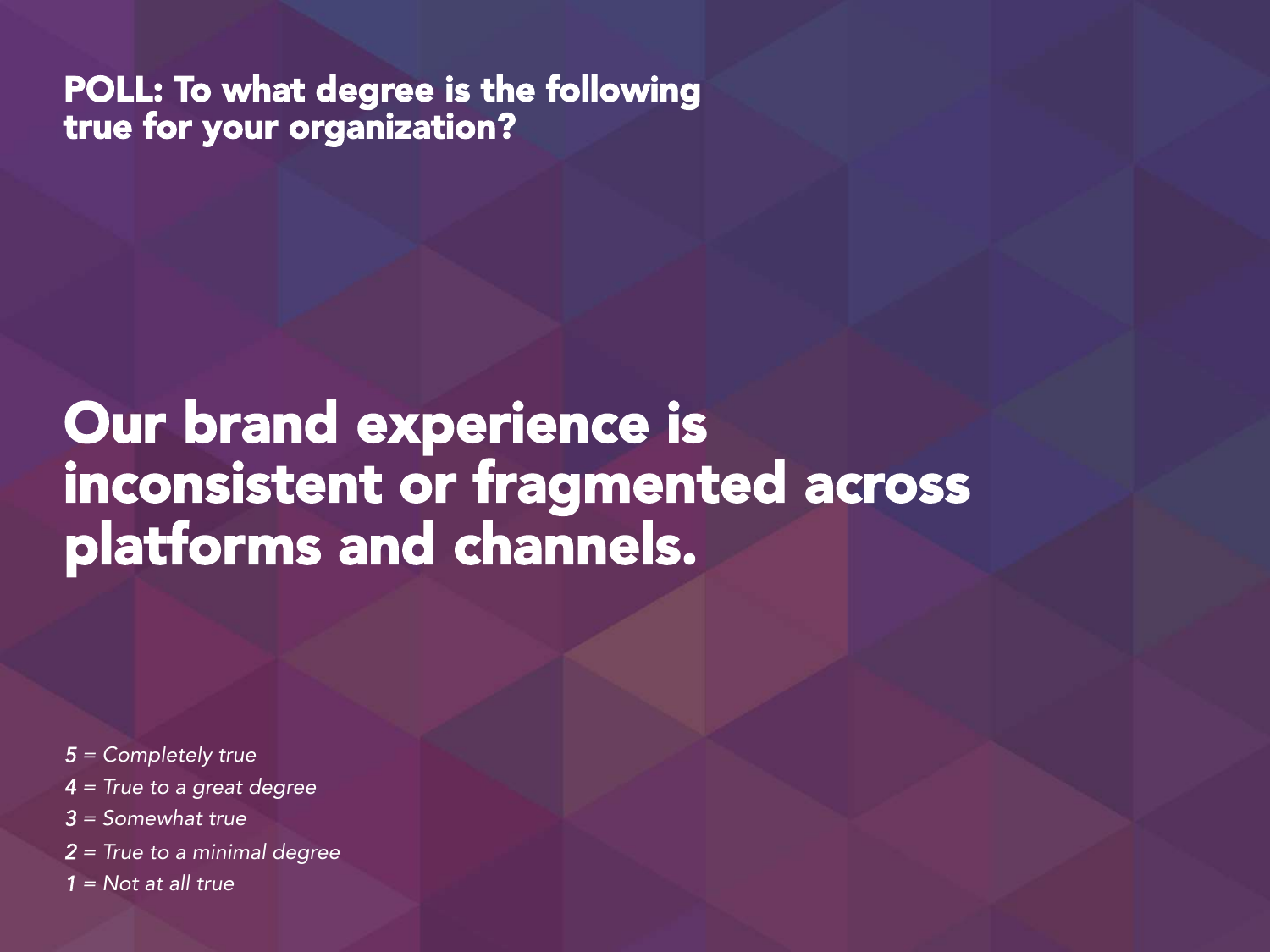

# Why it matters

- Your clients engage with you in many places
- Platform-crossing clients are especially valuable
- You can win (or lose) points all along the client's journey with you
- Clients compare you to bestof-channel as well as best-ofindustry



# What it takes

- Unified view of the client
- Single face to the client
- "Feedforward" and feedback loops
- The ability to partner with other providers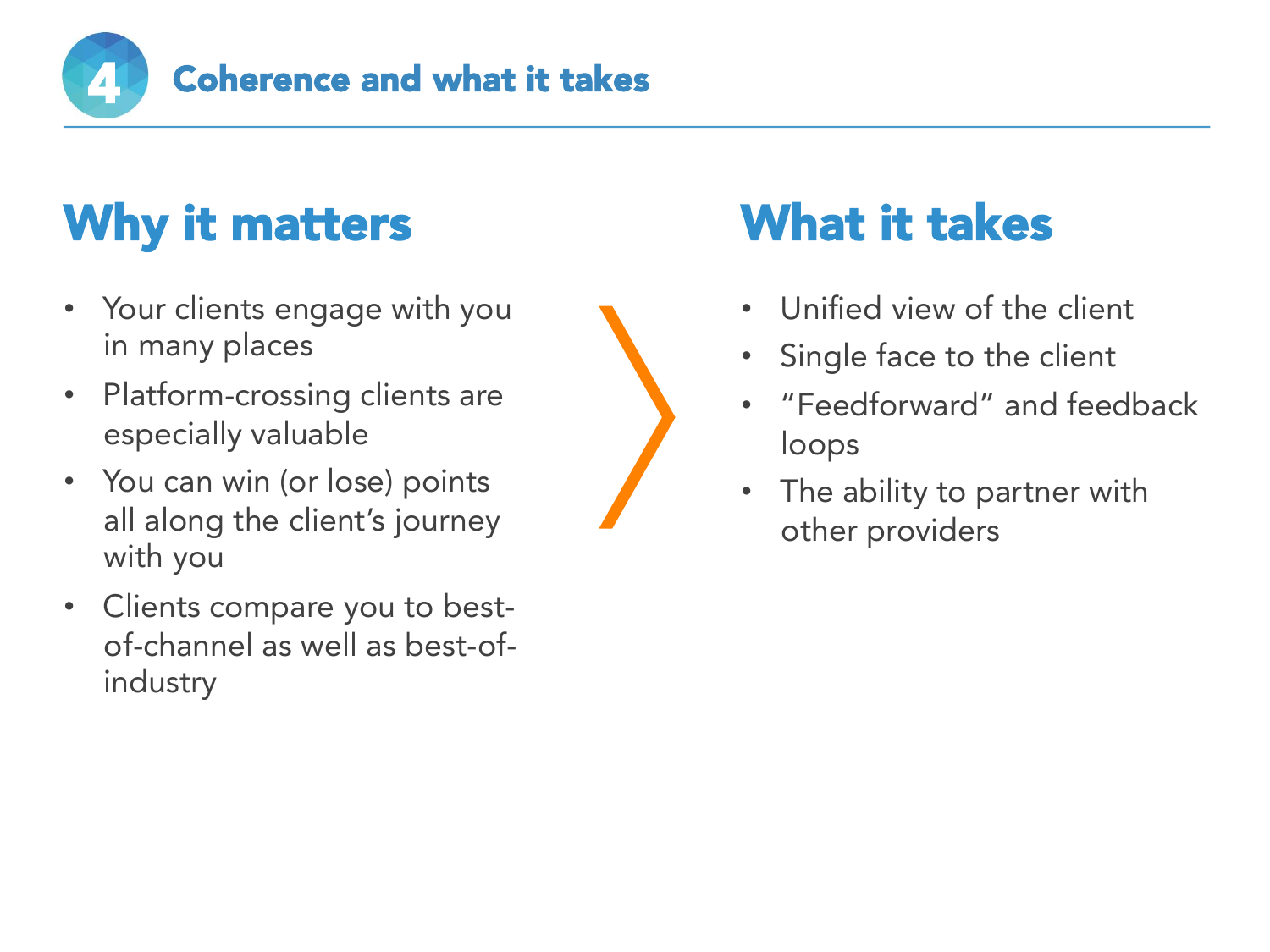

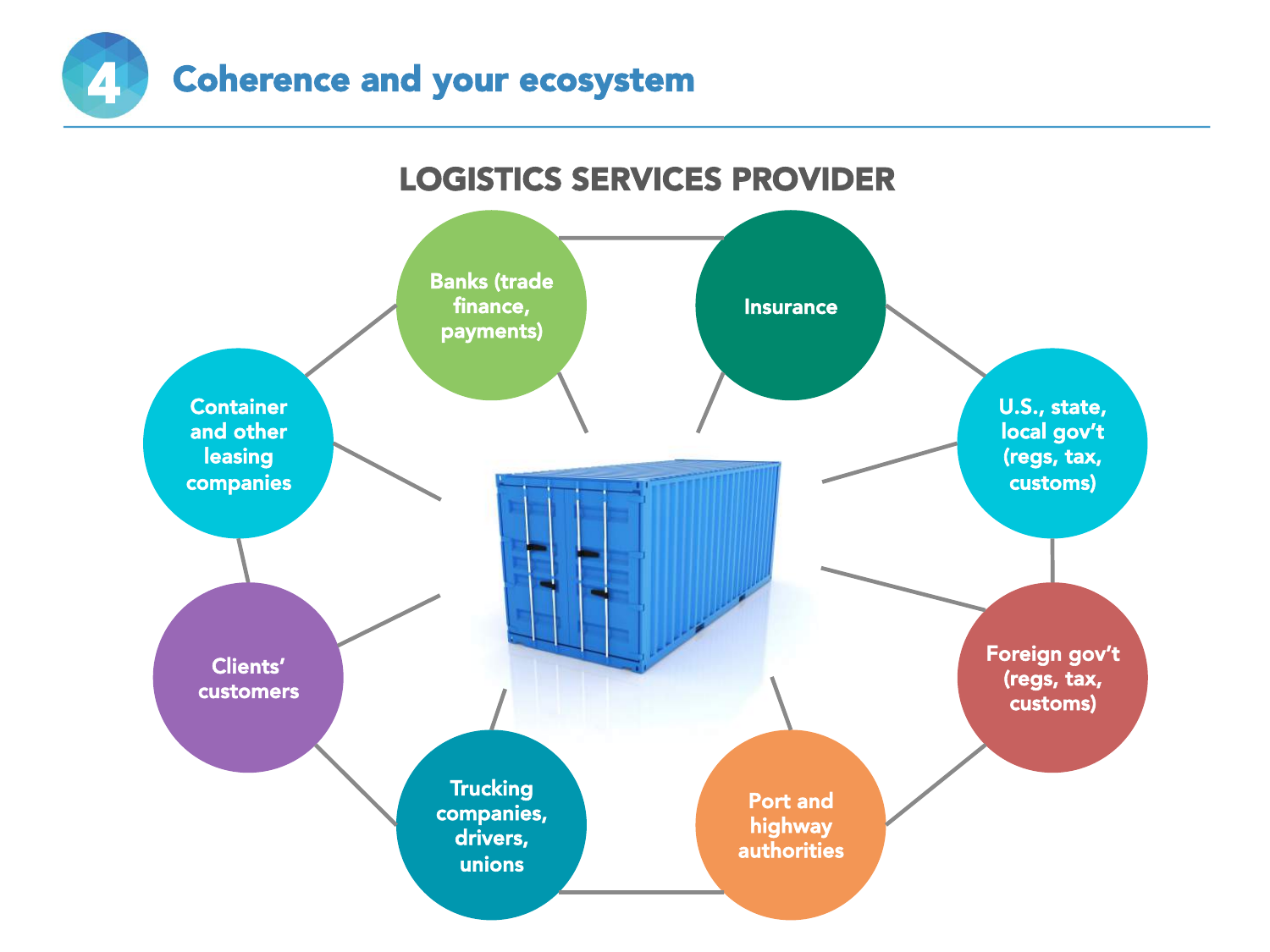# We need to be more innovative with our service offerings and the way we deliver them.

- *5 = Completely true*
- *4 = True to a great degree*
- *3 = Somewhat true*
- *2 = True to a minimal degree*
- *1 = Not at all true*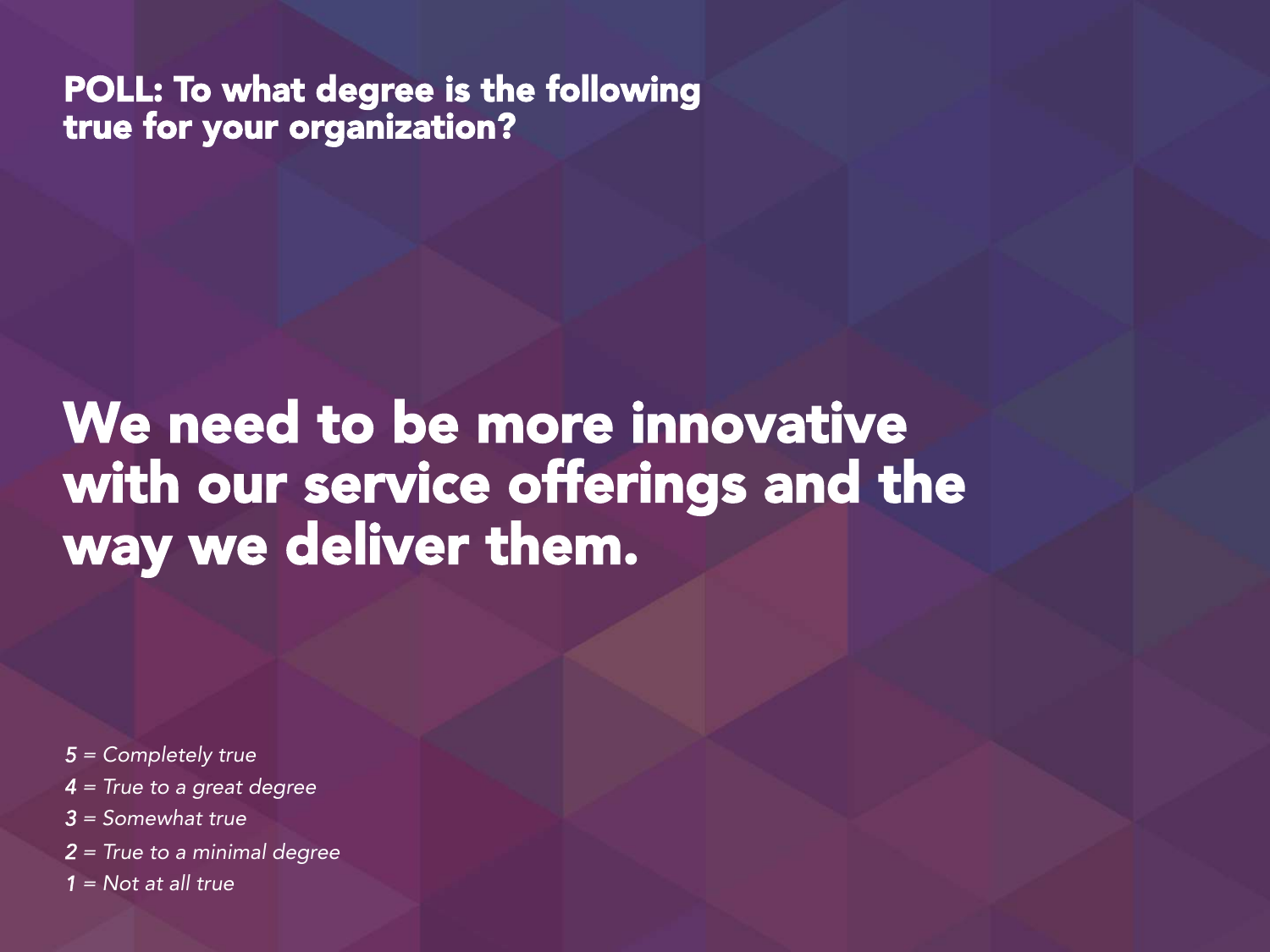

- Experience is the locus of innovation
- Innovation "in the wild": The client is in the mix, part of the process
- Innovation can and should happen at touchpoints all along the value chain
- Coherence must be maintained
	- Along the journey
	- Across channels
- Cadence is critical

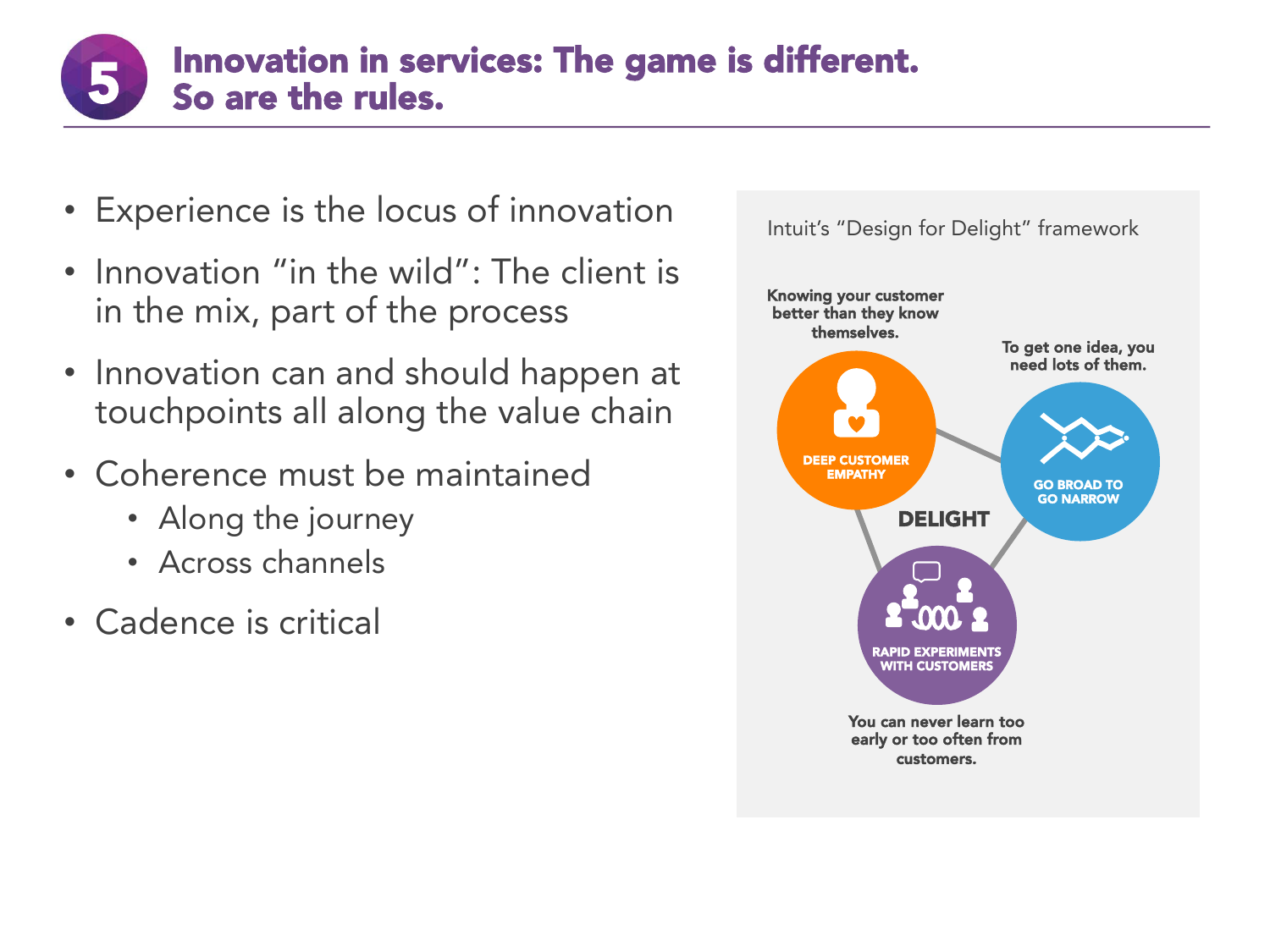Which of these goals is most relevant to you in 2017?

- 1. Deliver profitable growth
- 2. Generate higher quality leads
- 3. Deepen client engagement and relationships
- 4. Align marketing, sales, and product **strategies**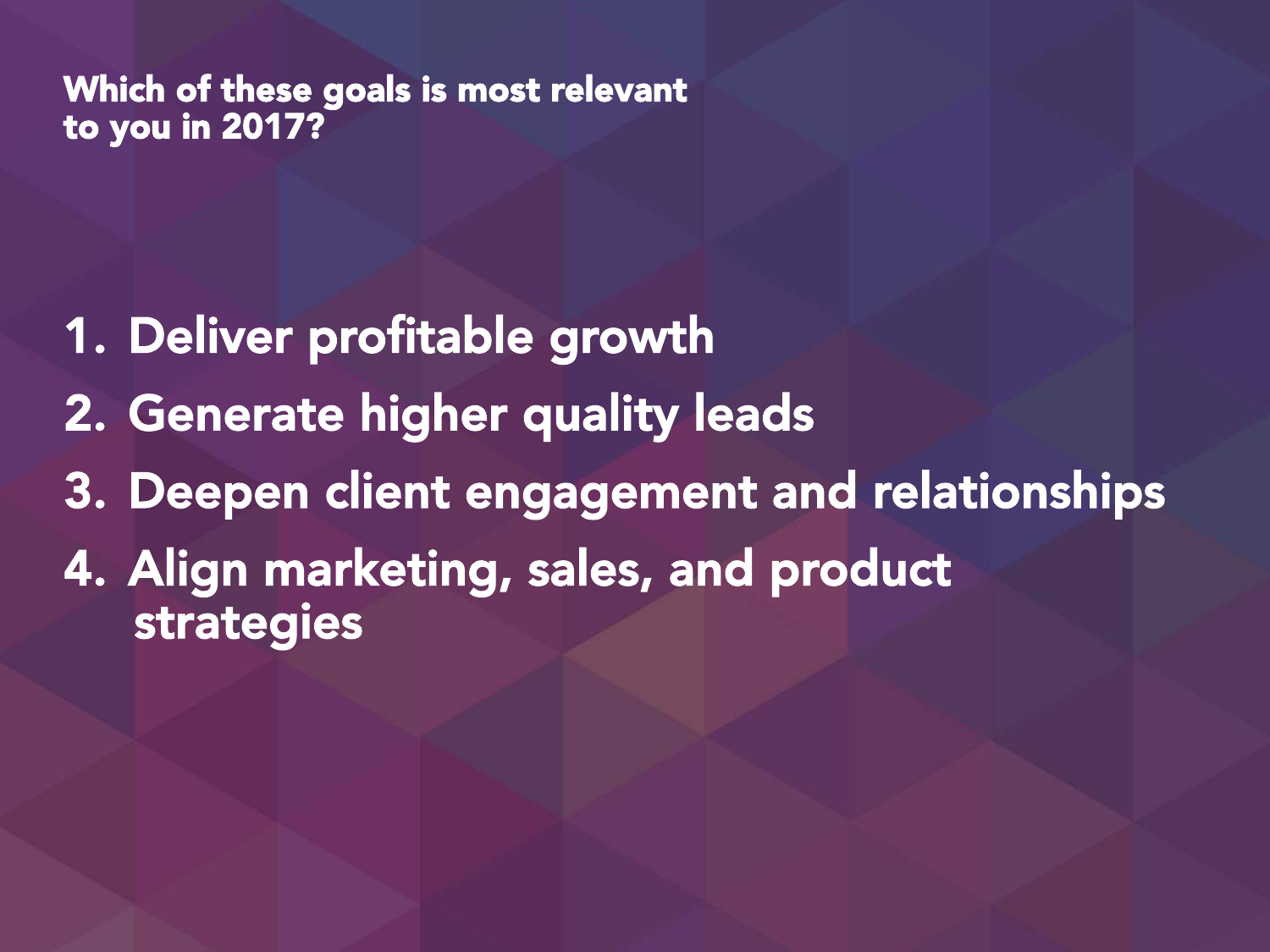#### A strategic approach to service design supports top business and marketing priorities





| <b>Business and marketing priorities</b>          | How service design can help                                                                                         |  |  |  |
|---------------------------------------------------|---------------------------------------------------------------------------------------------------------------------|--|--|--|
| Deliver profitable growth                         | Improve focus on and performance for the<br>clients who create the most value for the<br>business                   |  |  |  |
| Generate higher quality leads                     | Create optimized omni-channel client<br>journeys                                                                    |  |  |  |
| Deepen client engagement and<br>relationships     | Provide insights into clients' rational and<br>emotional needs and behaviors at the<br>touchpoints that matter most |  |  |  |
| Align marketing, sales, and product<br>strategies | Inform both the offering and the process<br>for working together to support client<br>goals                         |  |  |  |